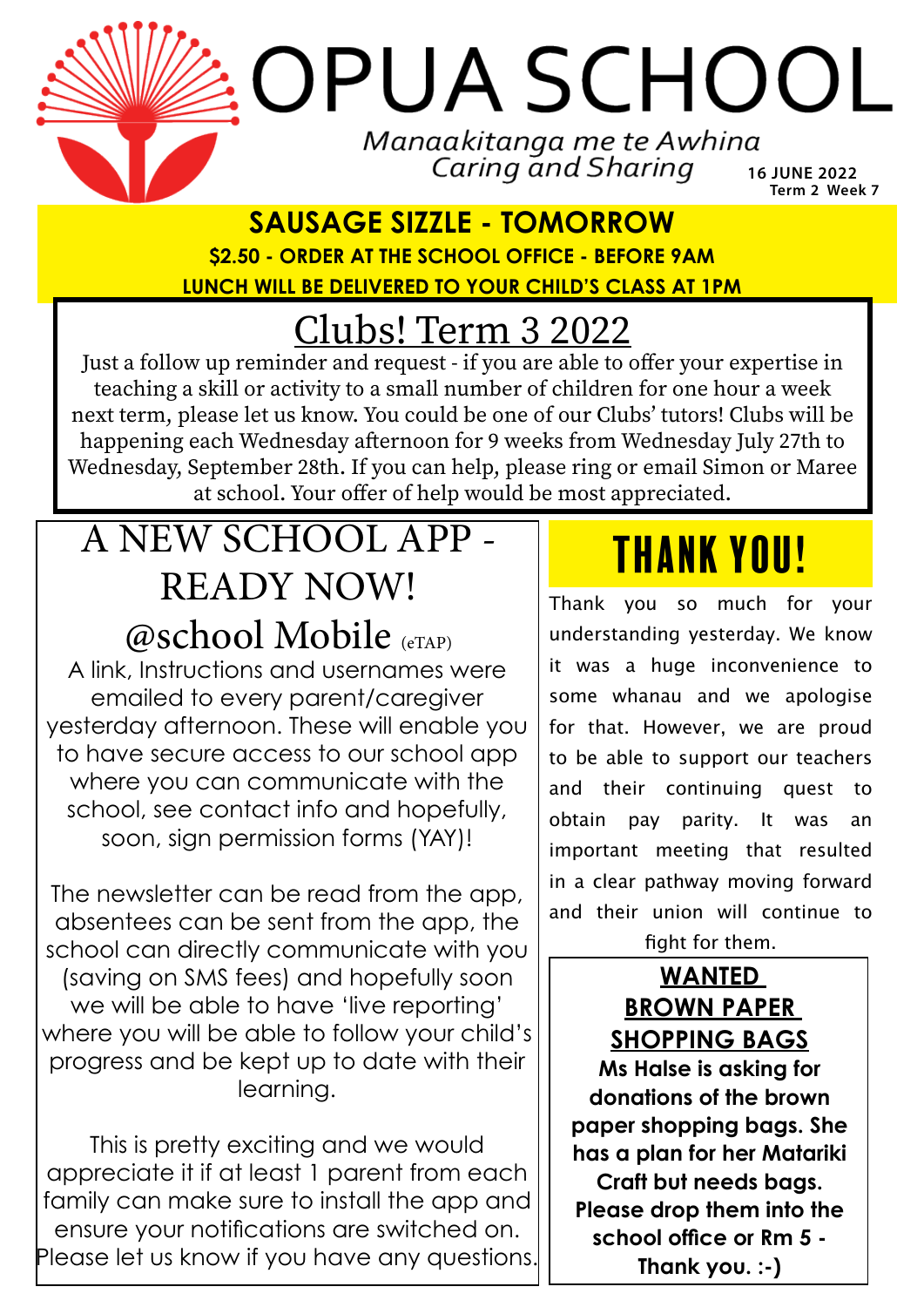## What's

# HAPPENING?

17 JUNE - ROOM 5 MATARIKI TRIP TO

\* \* \* \*

WAITANGI

\* \* \* \* \*

17 June - SHARING - TITOKI - All Welcome

\* \* \* \*

22 JUNE - YEAR 7/8 KI O RAHI TEAM

TOURNAMENT

\* \* \* \* \*

23RD JUNE - TEACHER SWAP DAY! THE TEACHERS WILL BE SWAPPING CLASSES

FOR A DAY - SHOULD BE FUN :-)

\* \* \* \* \*

24 JUNE - MATARIKI - LONG WEEKEND

\* \* \* \* \*

1 JULY - SCHOOL MATARIKI CELEBRATION DAY

8 JULY - LAST DAY OF TERM AND MUFTI DAY

\* \* \* \* \*

\* \* \* \*

**WHANGAREI BOYS HIGH SCHOOL** 

330 **BOAR** OUSE **REGISTRATIONS OPEN NOW** 

**GIVING NORTHLAND BOYS ACCESS TO** STATE OF THE ART SCHOOL FACILITIES

**TRADE ACADEMIES ACADEMIC EXCELLENCE HIGH PERFORMANCE SPORT** OWERFUL ARTS & DRAMA SCHOOLS

**NORTHLAND'S ONLY BOYS BOARDING SCHOOL (EST 1927)** 

ASK FOR YOUR ENROLMENT PACK TODAY 021 242 1108 SUSAN - S DAWSON@WRHS SCHOOL

Meet the Director of Boarding - Susan Dawson, Boarding staff and WBHS teachers and chat about the opportunities at WBHS and boarding at Carruth for your young men. New school facilities, academic, sports, drama while based at a home away from home

This weekend the team are bringing the boarders up to the Bay of Islands so the pupils can have a wonderful experience on the R Tucker Thompson. While they do this the Staff will be available to answer any questions or provide any information you may require.

'Sunday open day in the bay' This Sunday (19th June) at the Orongo Bay Holiday Park between 8 - 4pm Susan Dawson Carruth Director of Boarding 0212421108 Send Susan an email, a txt or give her a call to for any queries.



OPUA SCHOOL **Saturday Netball Team** 

Kindly supported by





Round 1 - 8.45 - Court 8 vs Okaihau Raiders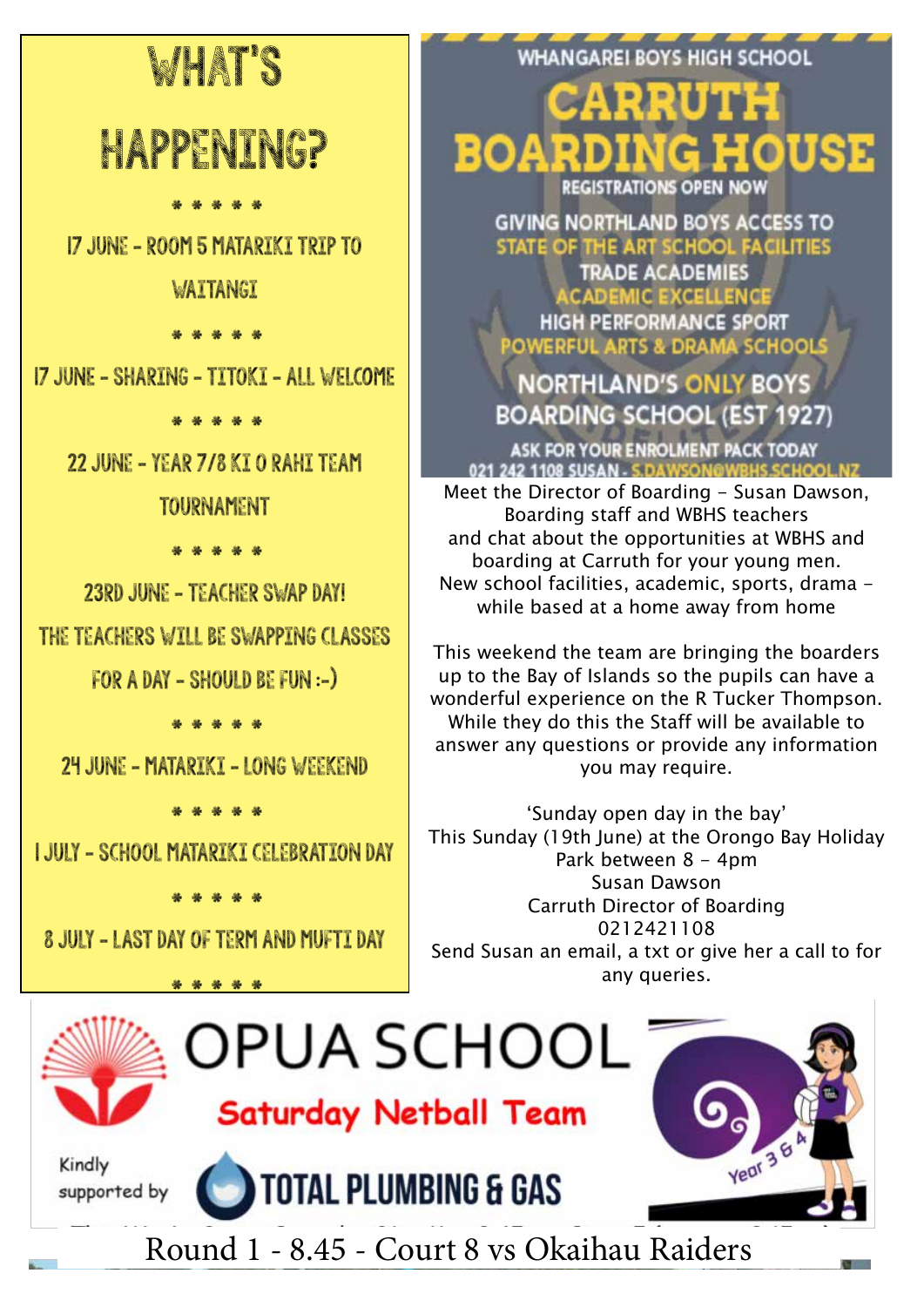









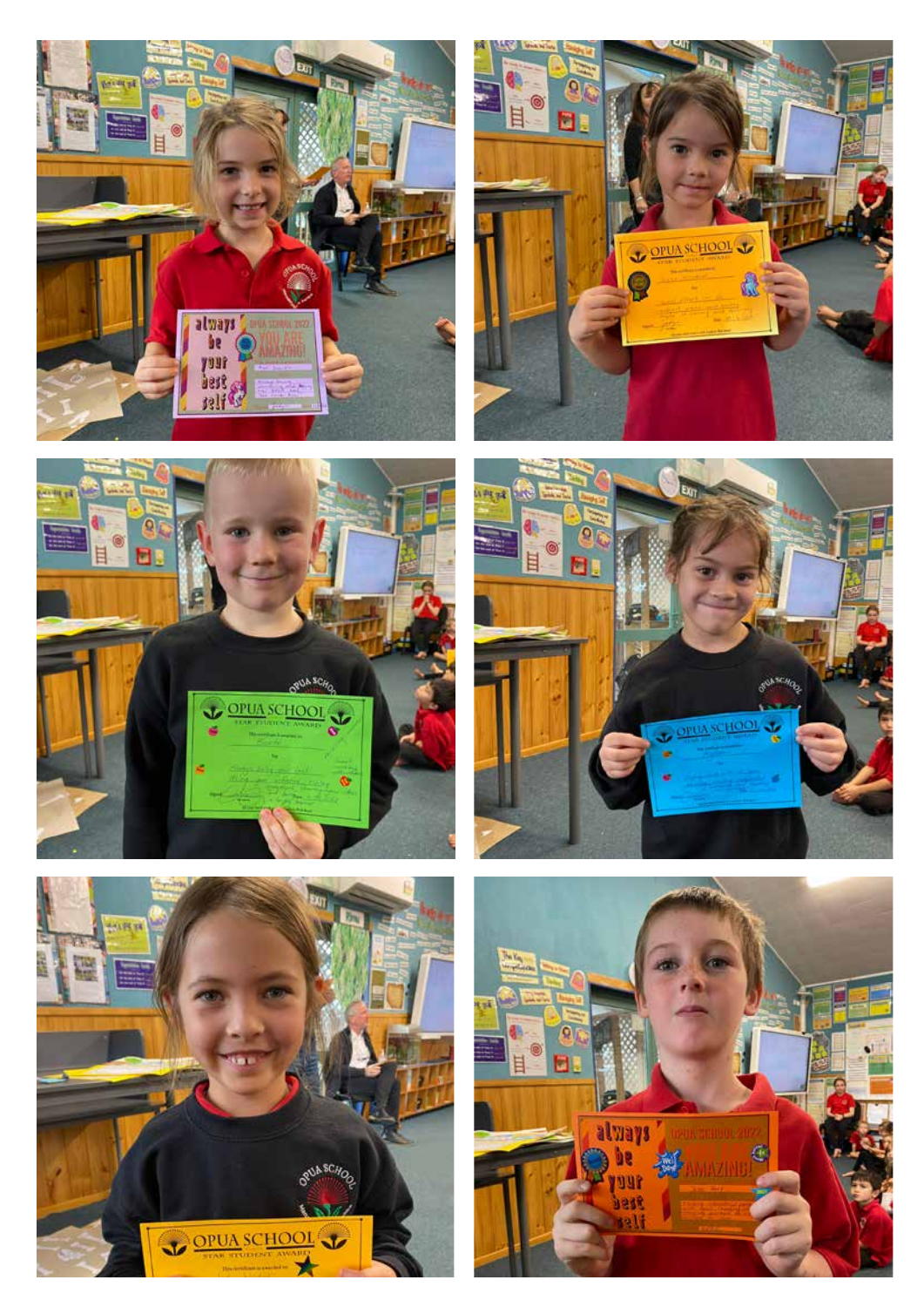









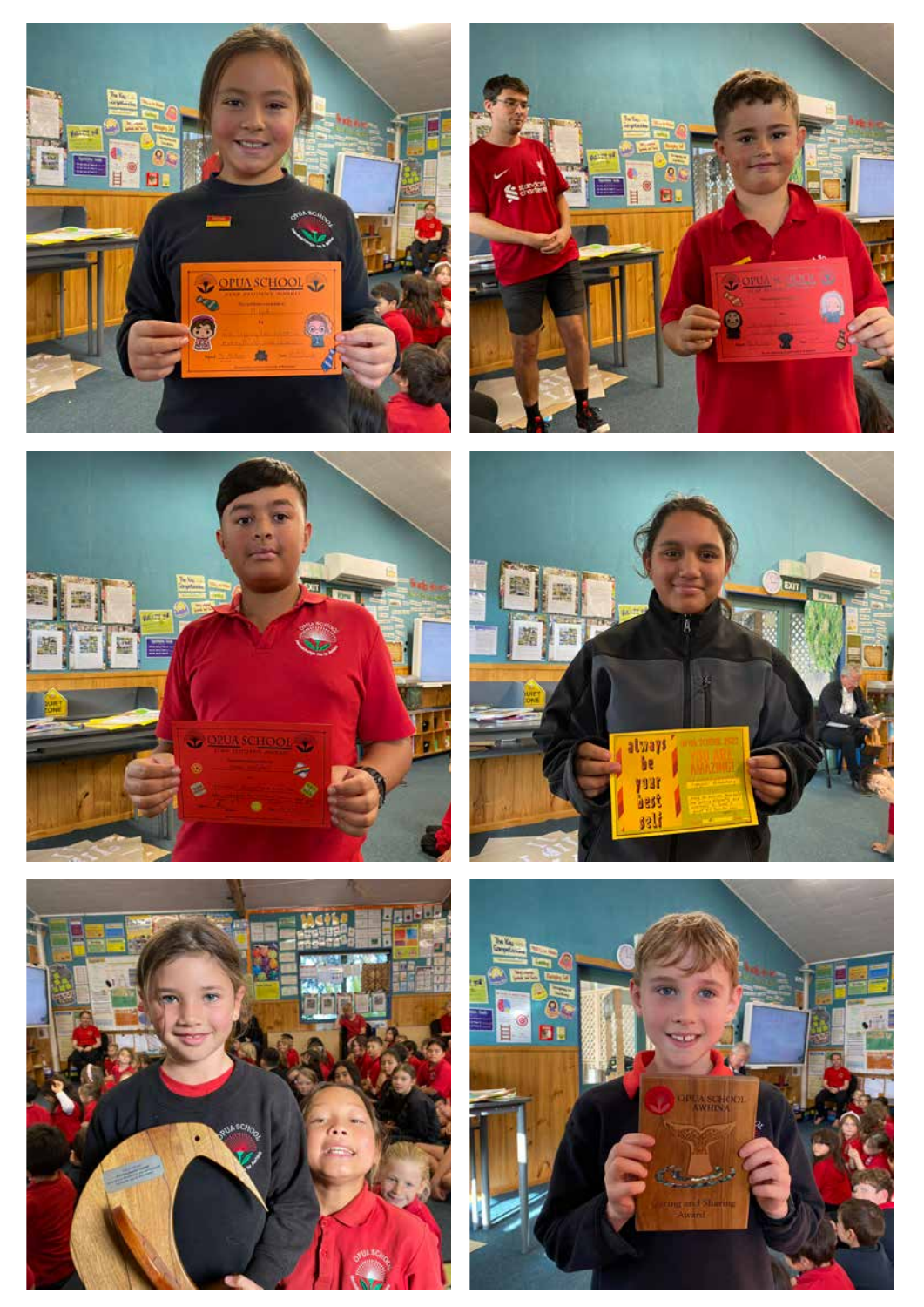